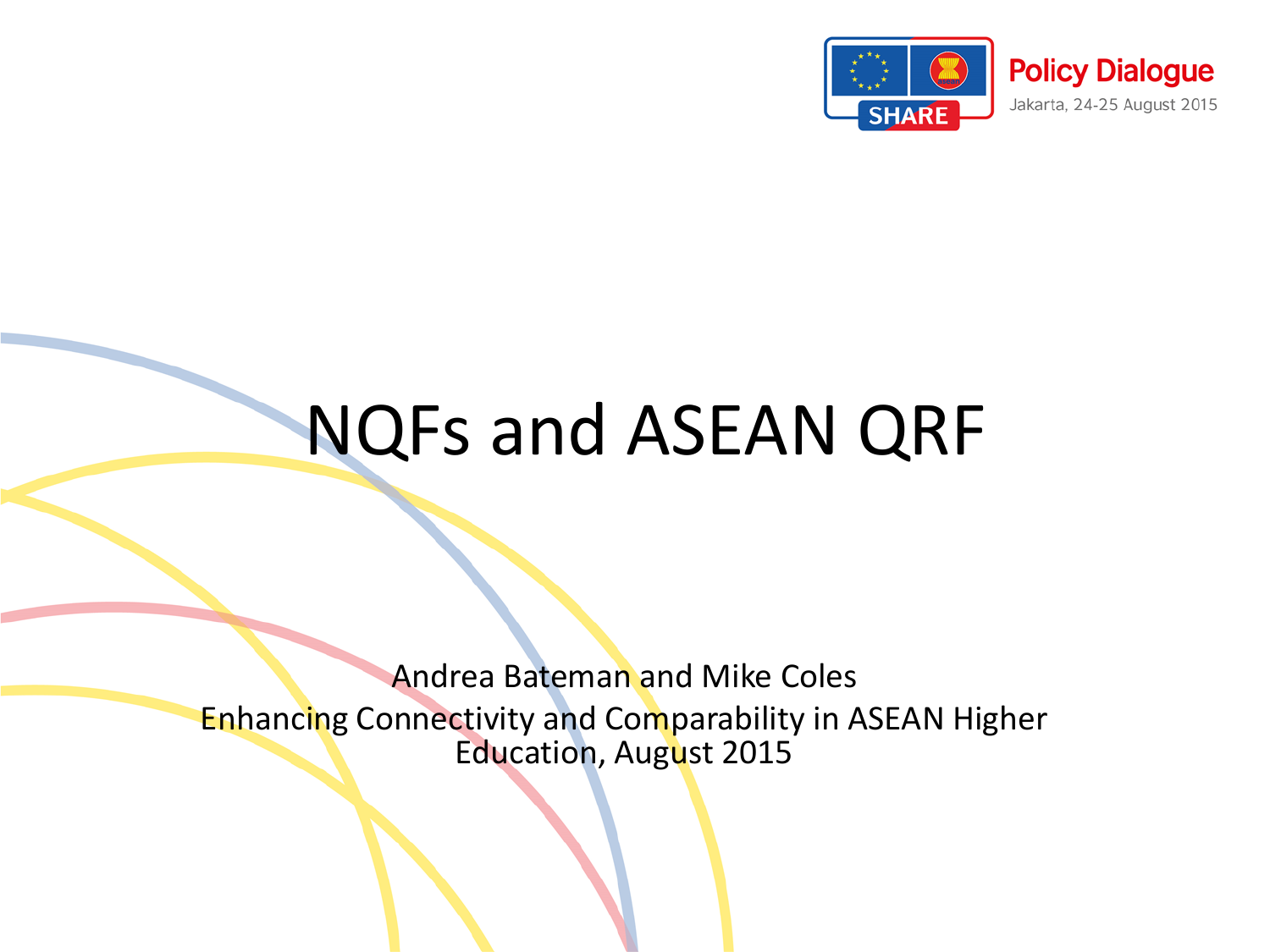

### Overview

- Qualifications Frameworks
- Status of NQFs across the region
- Regional Qualifications Frameworks
- Status of ASEAN Qualifications Reference Framework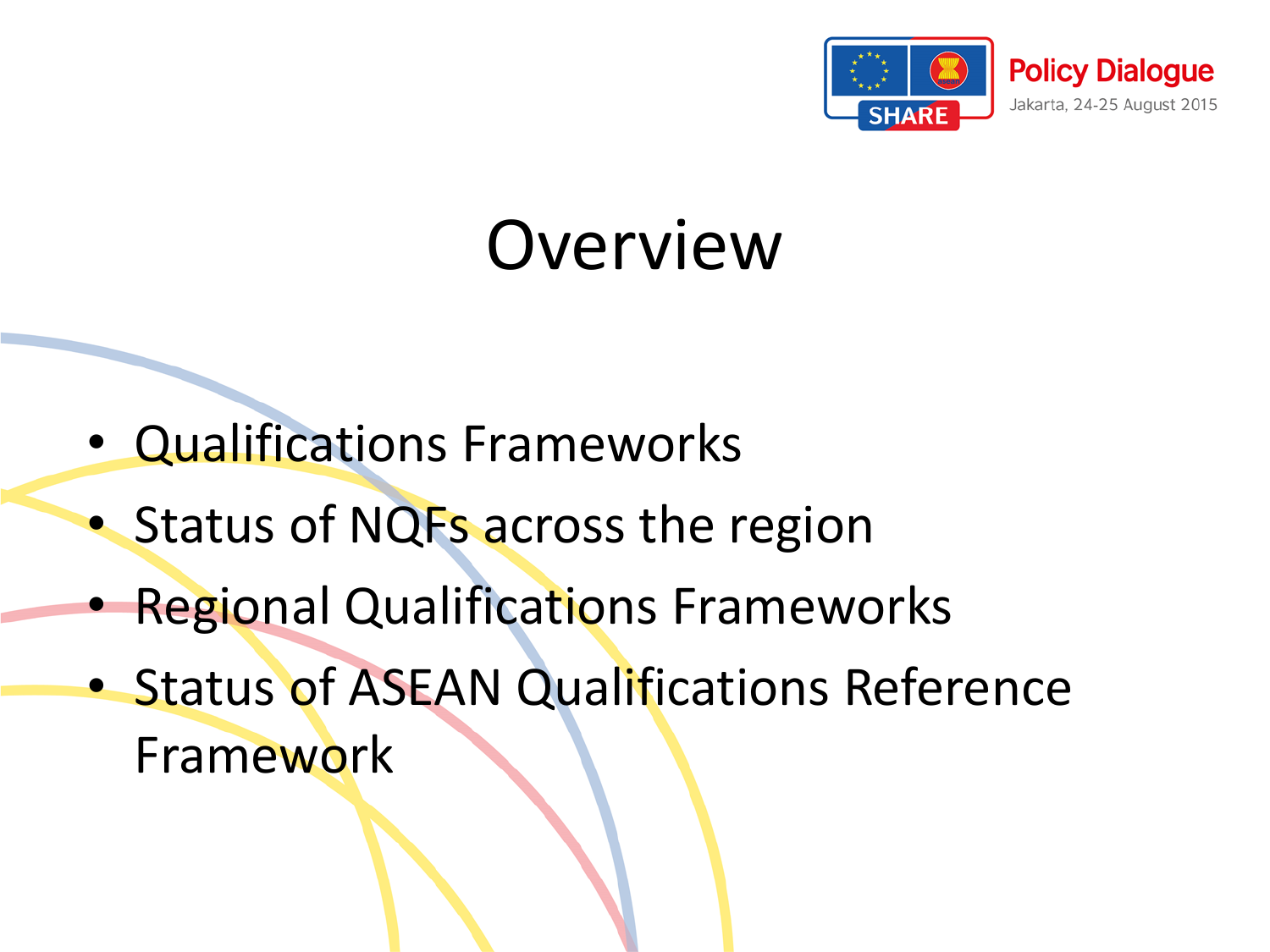

#### **The Qualifications Landscape**

International Classification of Education (ISCED)

Regional Frameworks (e.g. European Qualifications Framework for lifelong learning, Bologna Framework for higher education)

National Qualifications Frameworks (e.g The Hong Kong Qualifications Framework)

Sectoral Qualifications Frameworks (e.g. Indian National Skills Qualification Framework, the Framework for Higher Education Qualifications, UK)

Qualifications (e.g. school leaving certificates, bachelor's degrees, craft diplomas, awards by professional bodies, course completion certificates, licences to practice, language proficiency certificates)

Standards (e.g. occupational standards, institutional teaching standards, curriculum/training standards, job profiles, professional standards, qualifications criteria, assessment criteria)

Learning Outcomes (e.g. knowledge, skills and competence

Source: Mike Coles 2013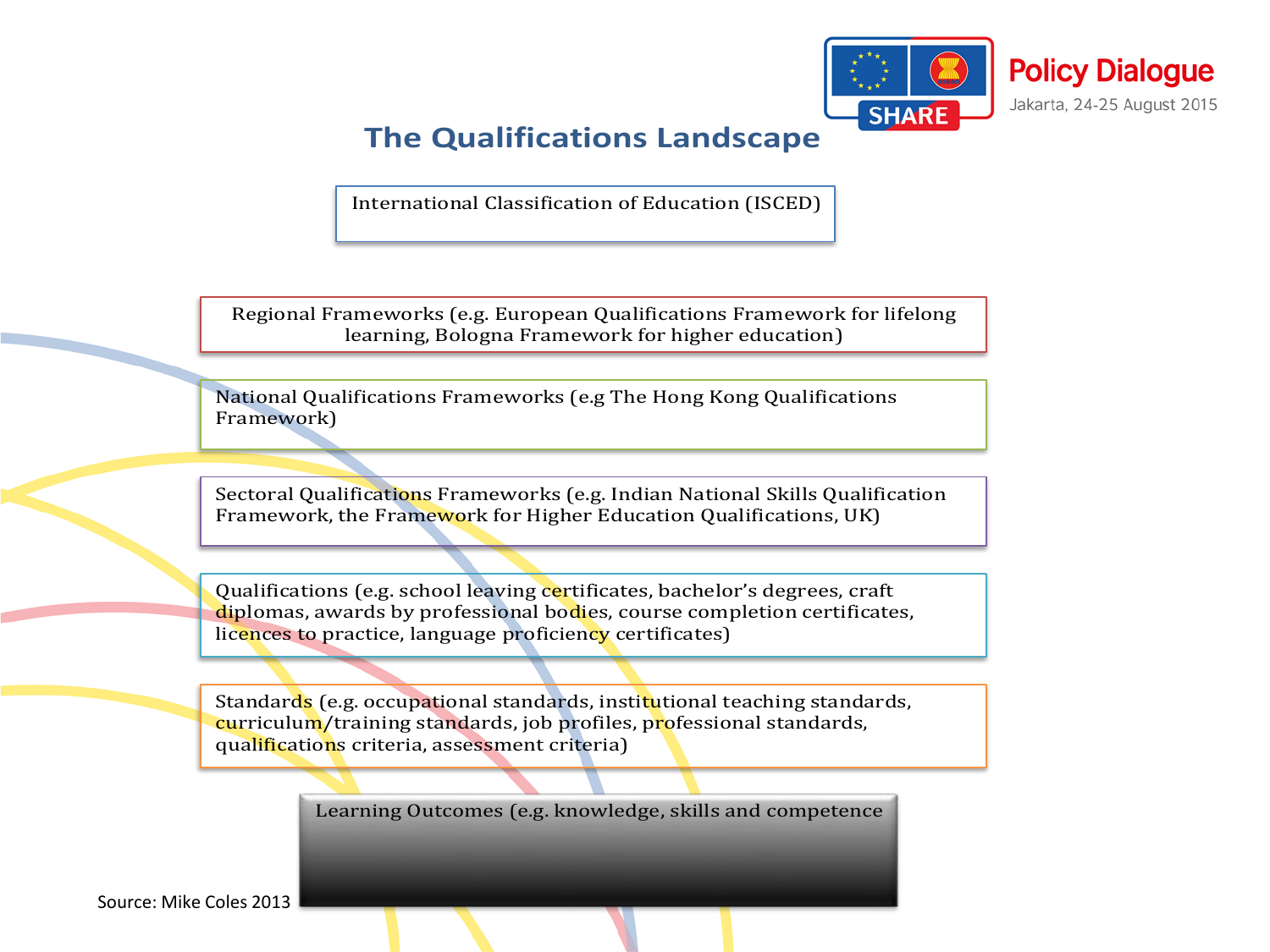

#### Qualifications Frameworks

• An instrument for the development and classification of qualifications (e.g. at national or sectoral level) according to a set of criteria (e.g. using descriptors) applicable to specified levels of learning outcomes.

Source CEDEFOP 2011



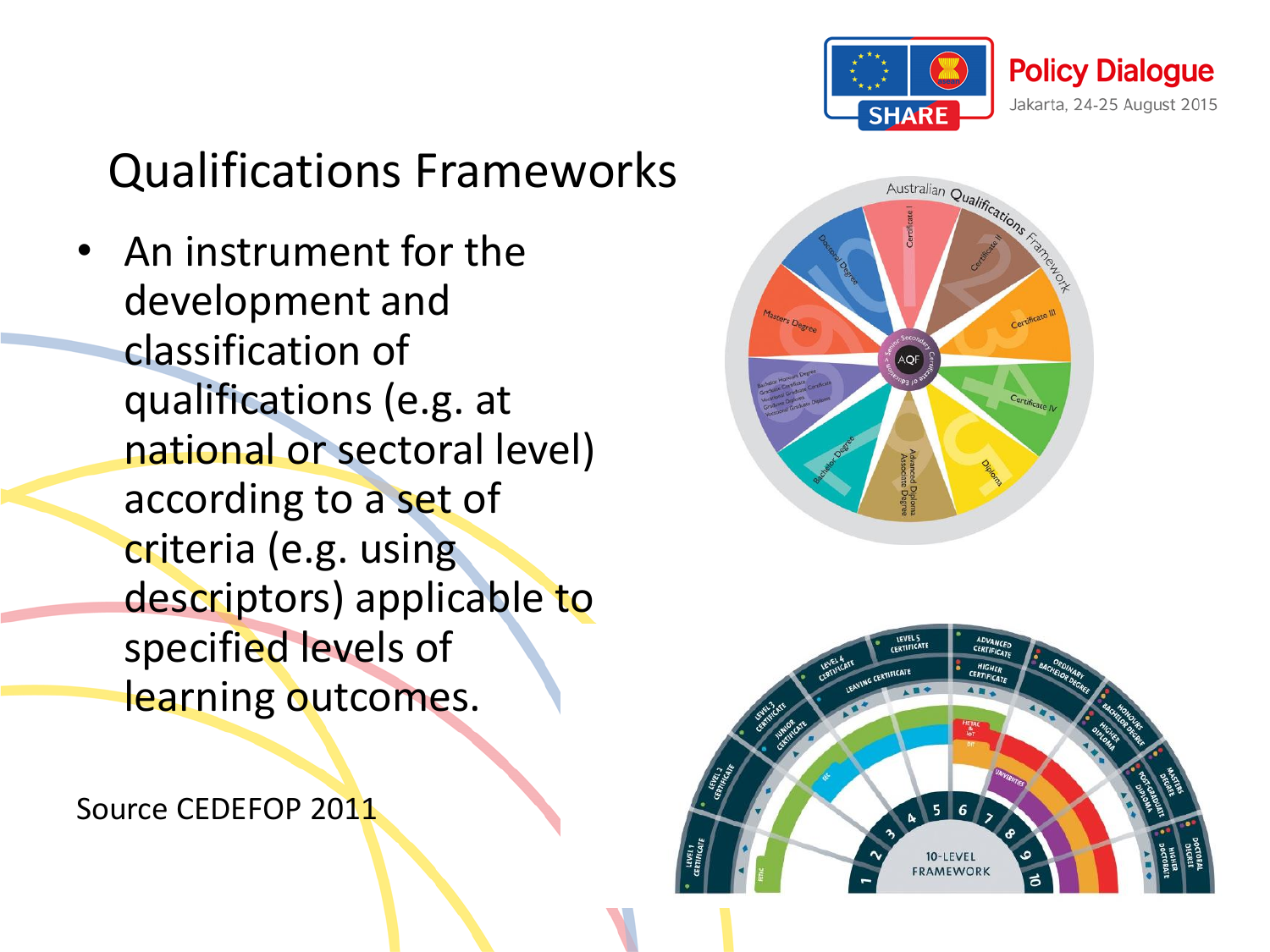

### General variations across NQFs

- Coverage sectors and qualification types
- Purpose and vision of NQFs (e.g. reflective of status quo, reforming, transparency, mobility, regional solidarity, national identity, coherence of education and training etc)
- Levels
- Domains (for level descriptors)
- Qualification types and qualifications type descriptors
- Volume measures
- Links to quality assurance
- Arrangements for recognising informal learning and for credit
- **Governance**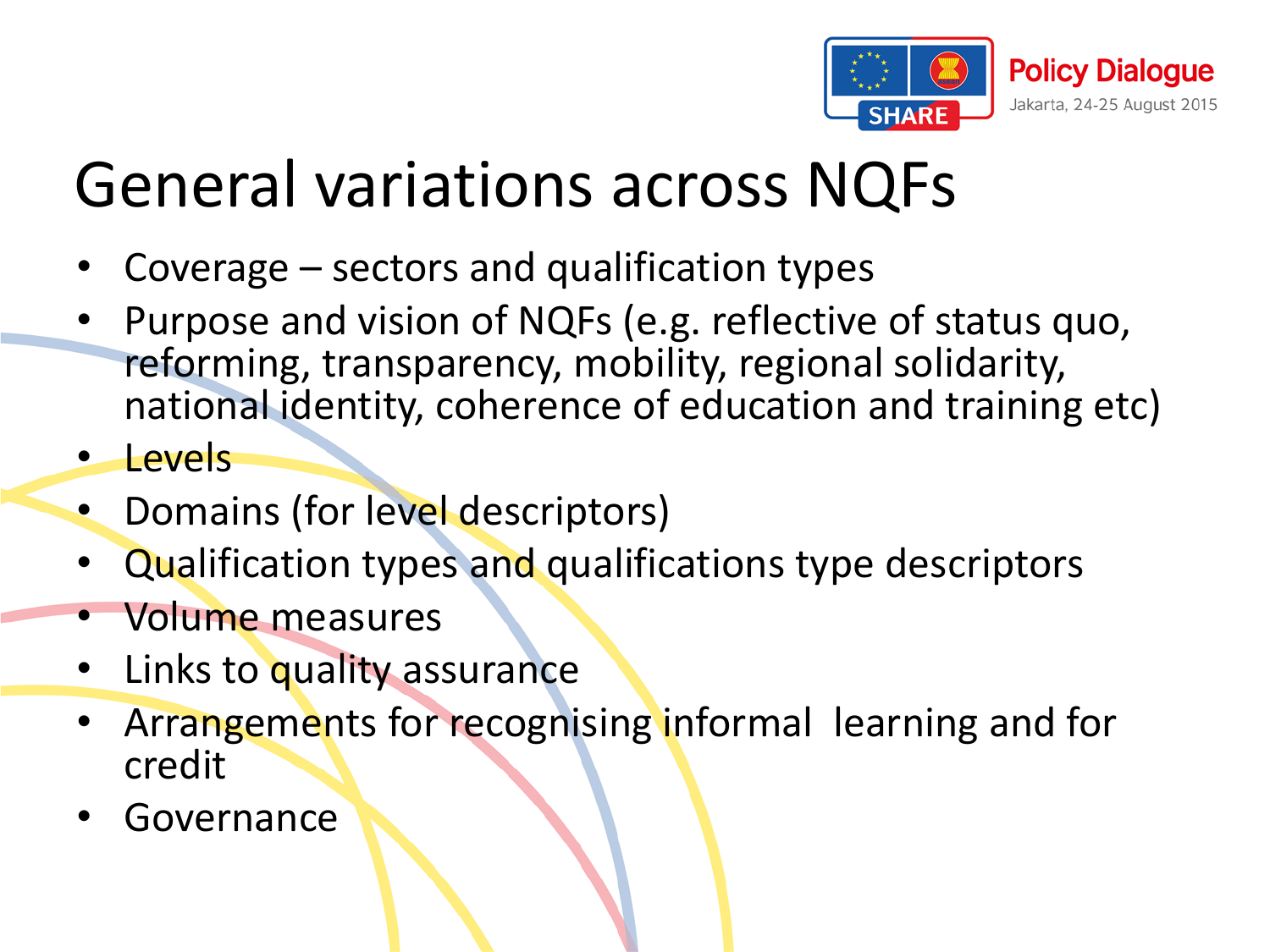## Structure of QFs



| <b>Country</b>                     | <b>Levels</b> | <b>Domains</b>                                                                                                                                                                                                                                                                                                                                                |
|------------------------------------|---------------|---------------------------------------------------------------------------------------------------------------------------------------------------------------------------------------------------------------------------------------------------------------------------------------------------------------------------------------------------------------|
| <b>Brunei</b><br><b>Darussalam</b> | 8             | Knowledge and skills (the types of knowledge and skills involved)<br>Practice: Applied Knowledge<br>and Understanding (the context in which the knowledge and skills are<br>applied)<br><b>Generic Cognitive Skills</b><br><b>Communications, ICT and Numeracy Skills</b><br>Autonomy, Accountability and Working with others (the level of<br>independence). |
| <b>Cambodia</b>                    | 8             | Knowledge, cognitive skills, psychomotor skills, interpersonal skills and<br>responsibility, and, communication, information technology and numerical skills.                                                                                                                                                                                                 |
| <b>Indonesia</b>                   | 9             | Consists in 2 parts:<br>General – characteristics, personalities, working attitudes, ethics and<br>morality<br>Specific:<br>Skills in fulfilling the job and competence<br>1.<br>Science/knowledge<br>2.<br>Methods and level of competence in applying science/knowledge<br>3.<br>Management skills#<br>4.                                                   |
| Lao PDR*                           | 8             | Knowledge, skills application and social skills                                                                                                                                                                                                                                                                                                               |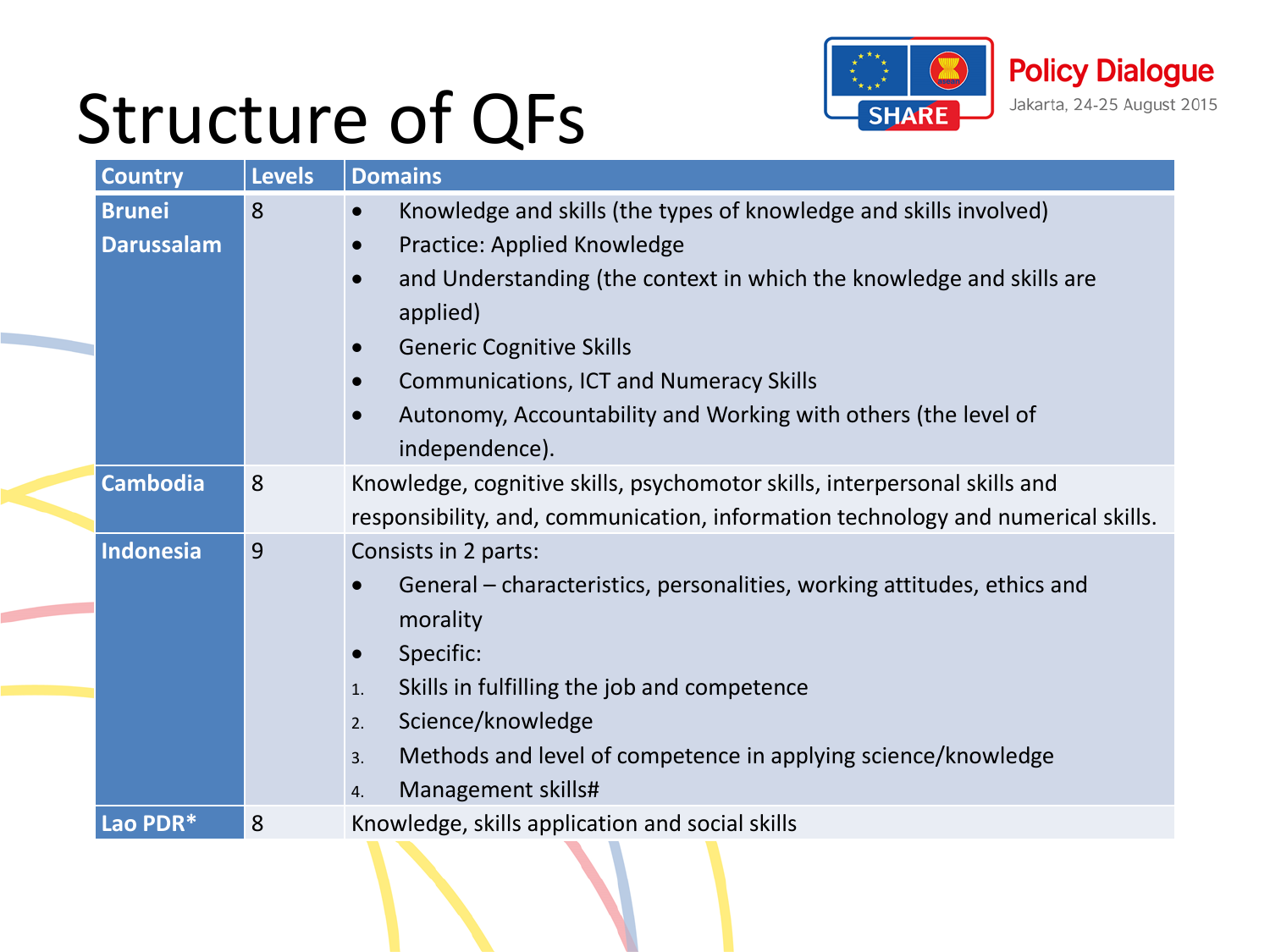

## Structure of QFs

| <b>Country</b>     | <b>Levels</b> | <b>Domains</b>                                                                                                                                                                                                                                                                                                                                                                                                                            |
|--------------------|---------------|-------------------------------------------------------------------------------------------------------------------------------------------------------------------------------------------------------------------------------------------------------------------------------------------------------------------------------------------------------------------------------------------------------------------------------------------|
| <b>Malaysia</b>    | 8             | Knowledge<br><b>Practical skills</b><br>Social skills and responsibilities<br>Values, attitudes and professionalism<br>Communication, leadership and team skills<br>Problem solving and scientific skills<br>Information management and lifelong learning skills<br>Managerial and entrepreneurial skills                                                                                                                                 |
| Myanmar*           | 8             | Knowledge and skills, application and competence, responsibility                                                                                                                                                                                                                                                                                                                                                                          |
| <b>Philippines</b> | 8             | Knowledge, skills and values, application, and degree of independence                                                                                                                                                                                                                                                                                                                                                                     |
| <b>Singapore</b>   | 6             | level of knowledge and skills involved<br>level of application of the knowledge and skills<br>$\bullet$<br>level of accountability, independence, self organisation or organisation of<br>$\bullet$<br>others that is required to solve problems or complete tasks, and<br>cognisant of the occupational levels and range and depth of the knowledge<br>$\bullet$<br>and skills required of the jobs which the qualifications relates to. |
| <b>Thailand</b>    | 9             | Knowledge, skills and attributes                                                                                                                                                                                                                                                                                                                                                                                                          |
| Vietnam*           | 8             | Knowledge, skills autonomy and responsibility                                                                                                                                                                                                                                                                                                                                                                                             |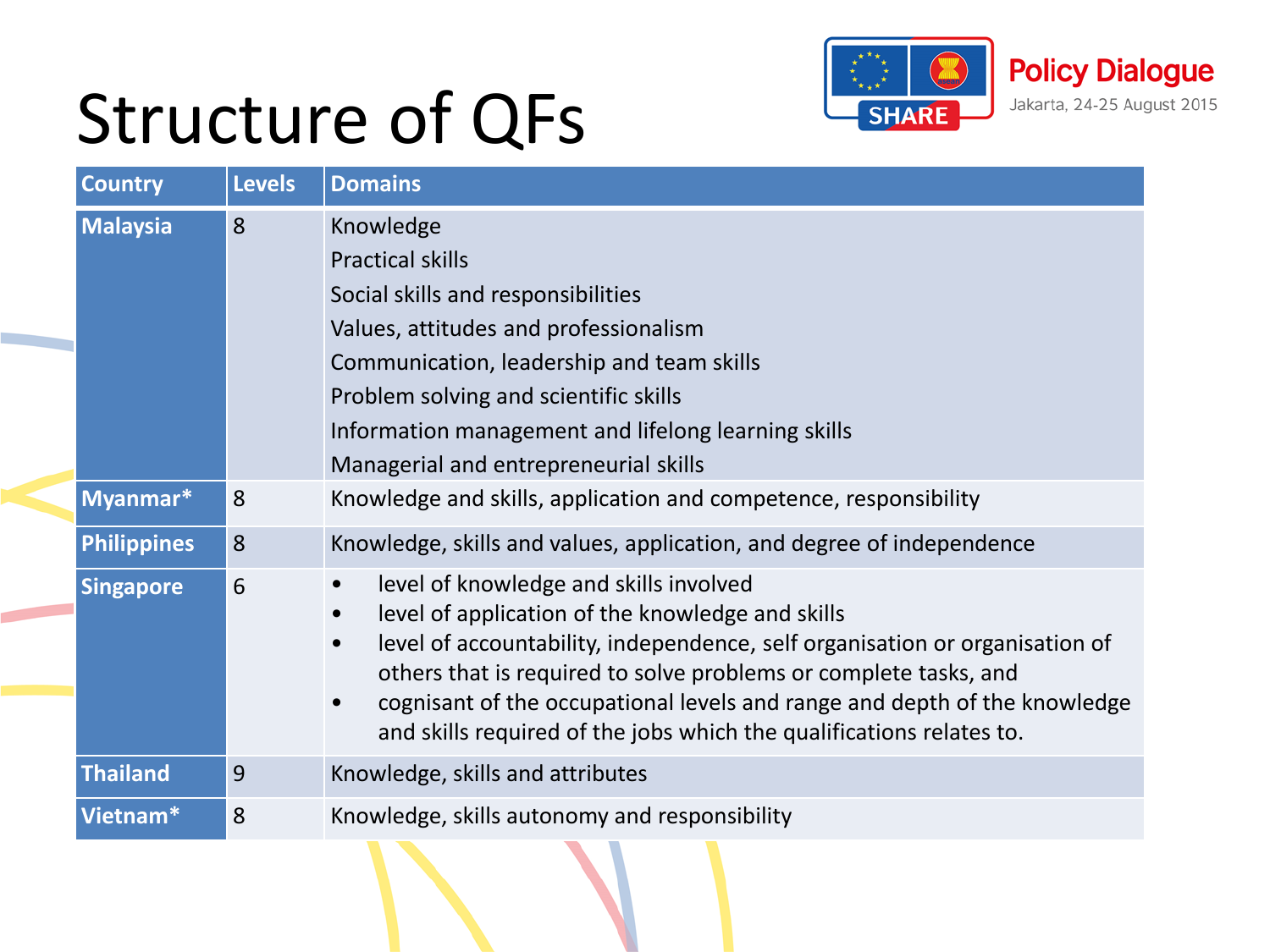# Status of QFs



| <b>Country</b>     | <b>Level of establishment</b>                           |
|--------------------|---------------------------------------------------------|
| <b>Brunei</b>      | Established 2013, initial stages of implementation      |
| <b>Darussalam</b>  |                                                         |
| <b>Cambodia</b>    | Established 2012, initial stages of implementation      |
| <b>Indonesia</b>   | Established 2012, initial stages of implementation      |
| Lao PDR*           | Planned                                                 |
| <b>Malaysia</b>    | Established 2007, fully implemented and at review stage |
| Myanmar*           | Planned                                                 |
| <b>Philippines</b> | Established 2012, initial stages of implementation      |
| <b>Singapore</b>   | Sector QF - Workforce Skills Qualifications system,     |
|                    | established 2003                                        |
| <b>Thailand</b>    | Established 2014, initial stages of implementation, 3   |
|                    | established sub frameworks                              |
| Vietnam*           | Planned                                                 |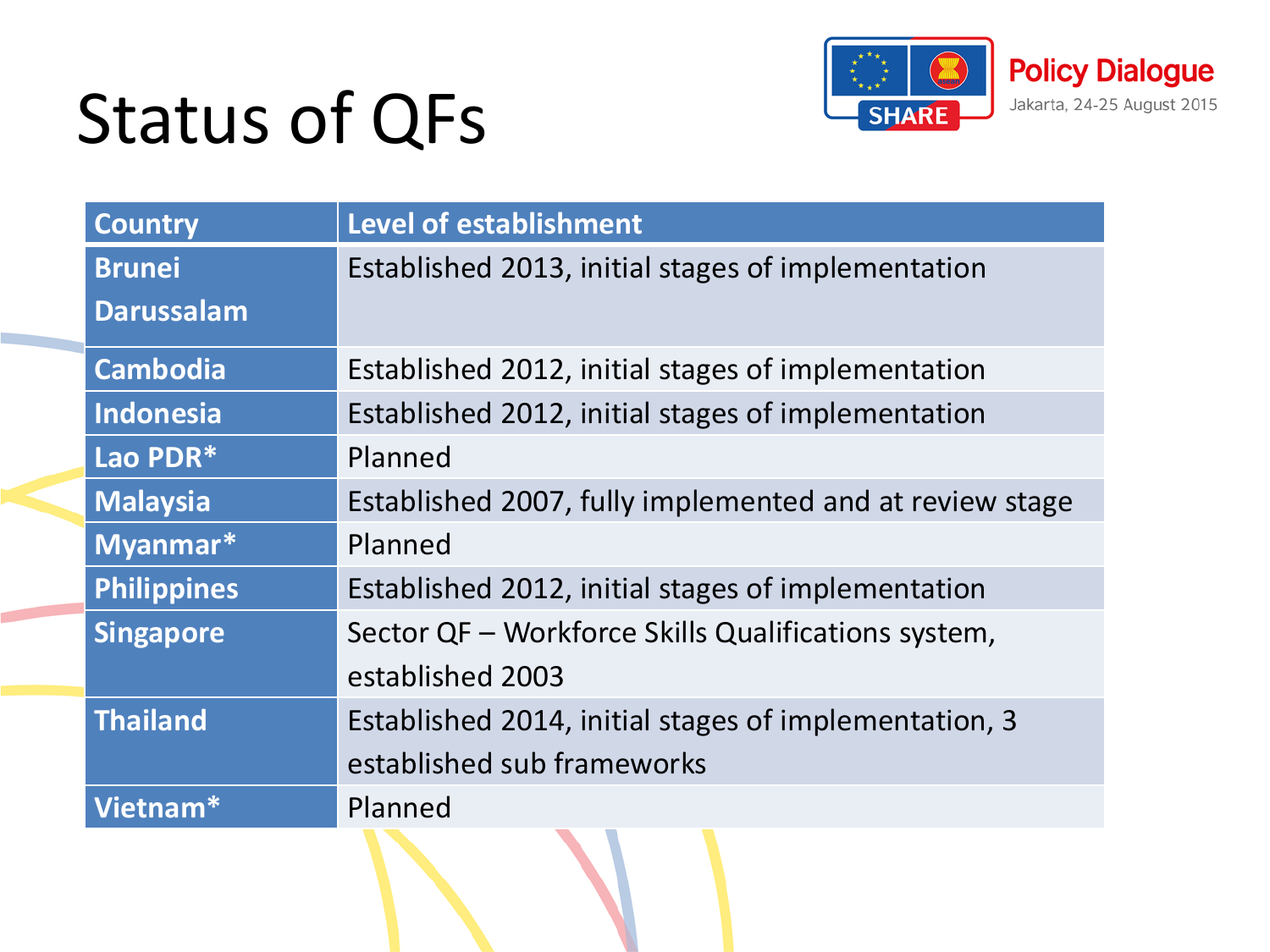# Status of ASEAN QFs



- Not all have supplementary documentation, e.g.
	- Validation of non formal and informal learning processes
	- Qualification type descriptors
	- Titling rules
	- Certification processes.
- Not all have governance arrangements in place, e.g. there is no responsible agency to monitor and manage the framework
- Learning outcomes implementation is slow
- Internationalisation:
	- Poor linkages with other frameworks
	- Limited structures related to UNESCO convention recognition of qualifications
	- Not all have a diploma supplement or other recognition/transparency tools in place or implemented nationally.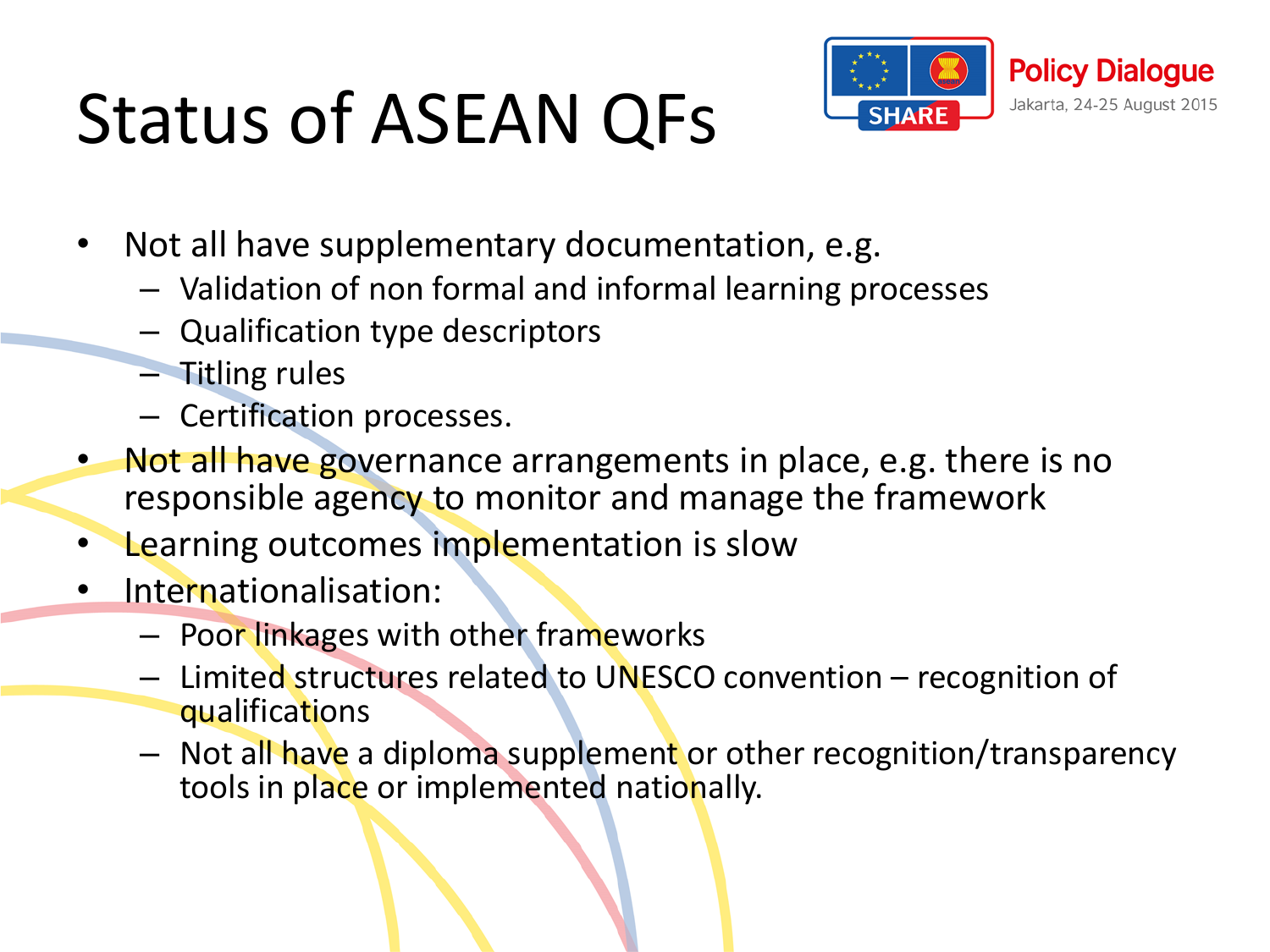### Other…



- Limited planning for referencing to the AQRF
- Awareness level and ownership of NQF limited to core people
- No country proposed/supported the notion of a higher education regional framework e.g. similar QF- EHEA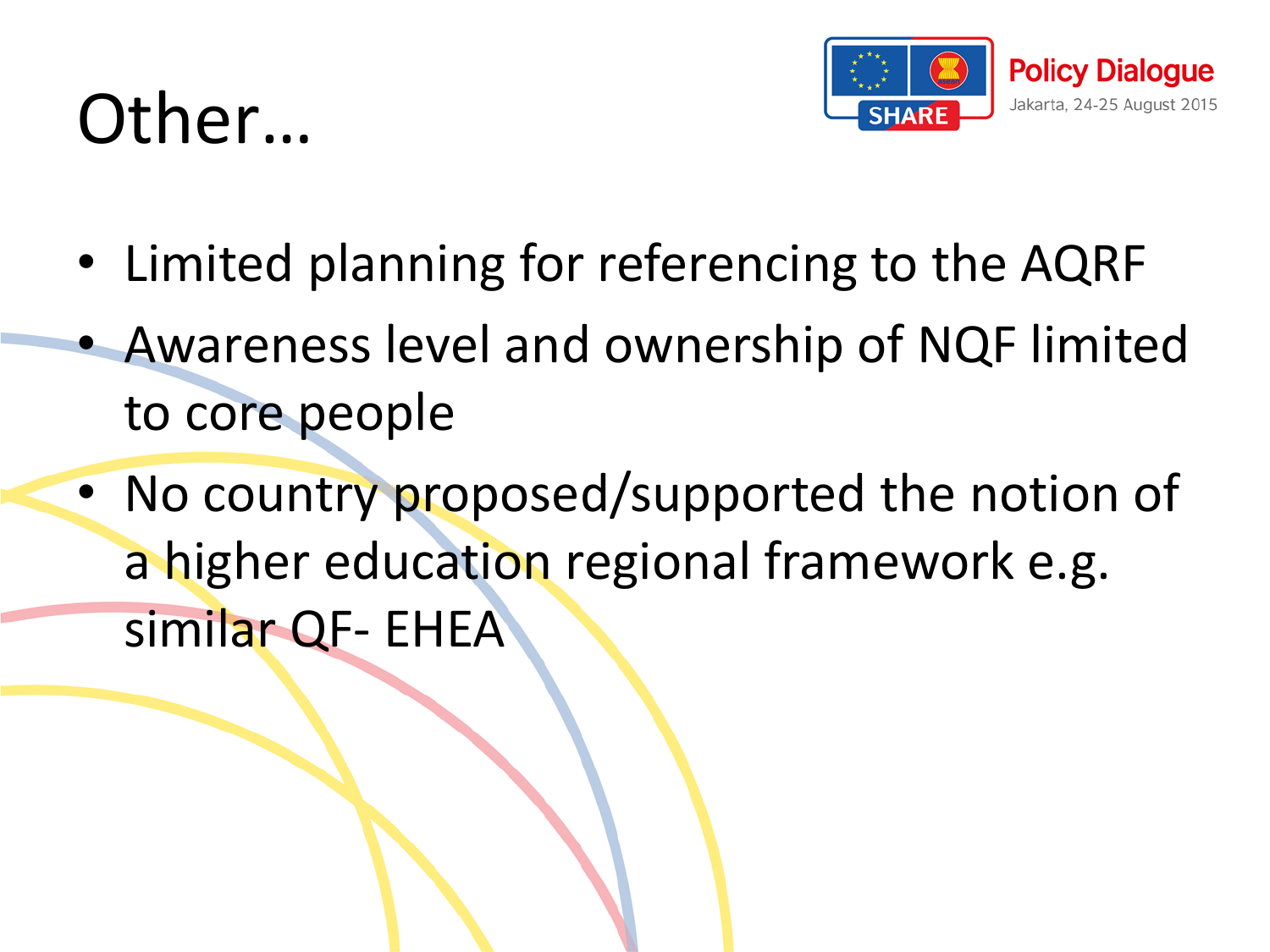

# Regional qualifications frameworks

A geographical or sector based set of qualifications levels that form reference points for other tools such as:

- national or sector qualifications frameworks
- qualifications
- other regional frameworks
- recognition systems
- quality assurance systems
- other international frameworks (e.g. ISCED 2011)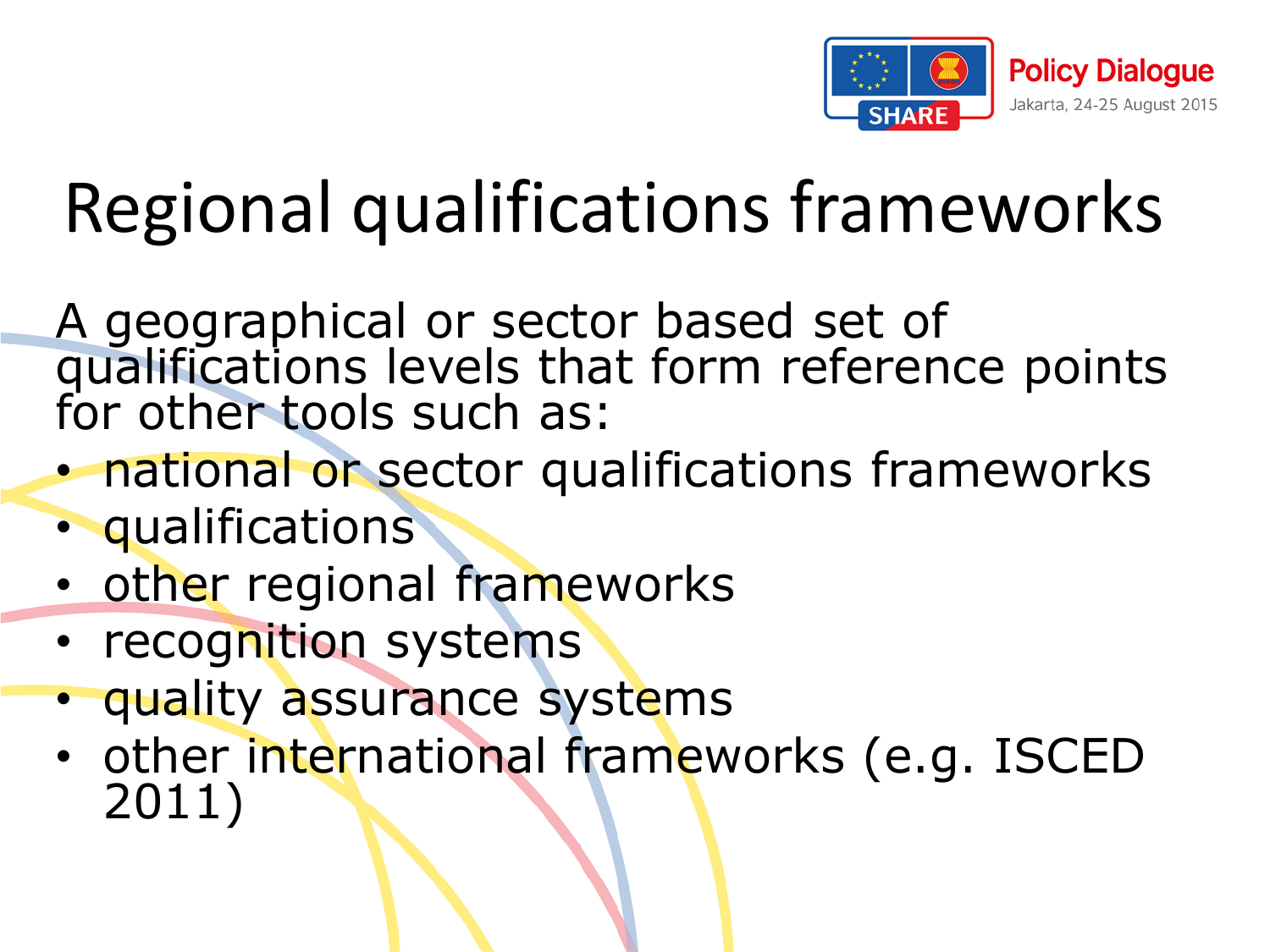

### Components of Regional Frameworks

- Voluntary code of practice
- Agreed levels and descriptors
- Agreed range of functions
- Quality assurance arrangements
- Referencing process
- Collaborative management
- Monitoring arrangements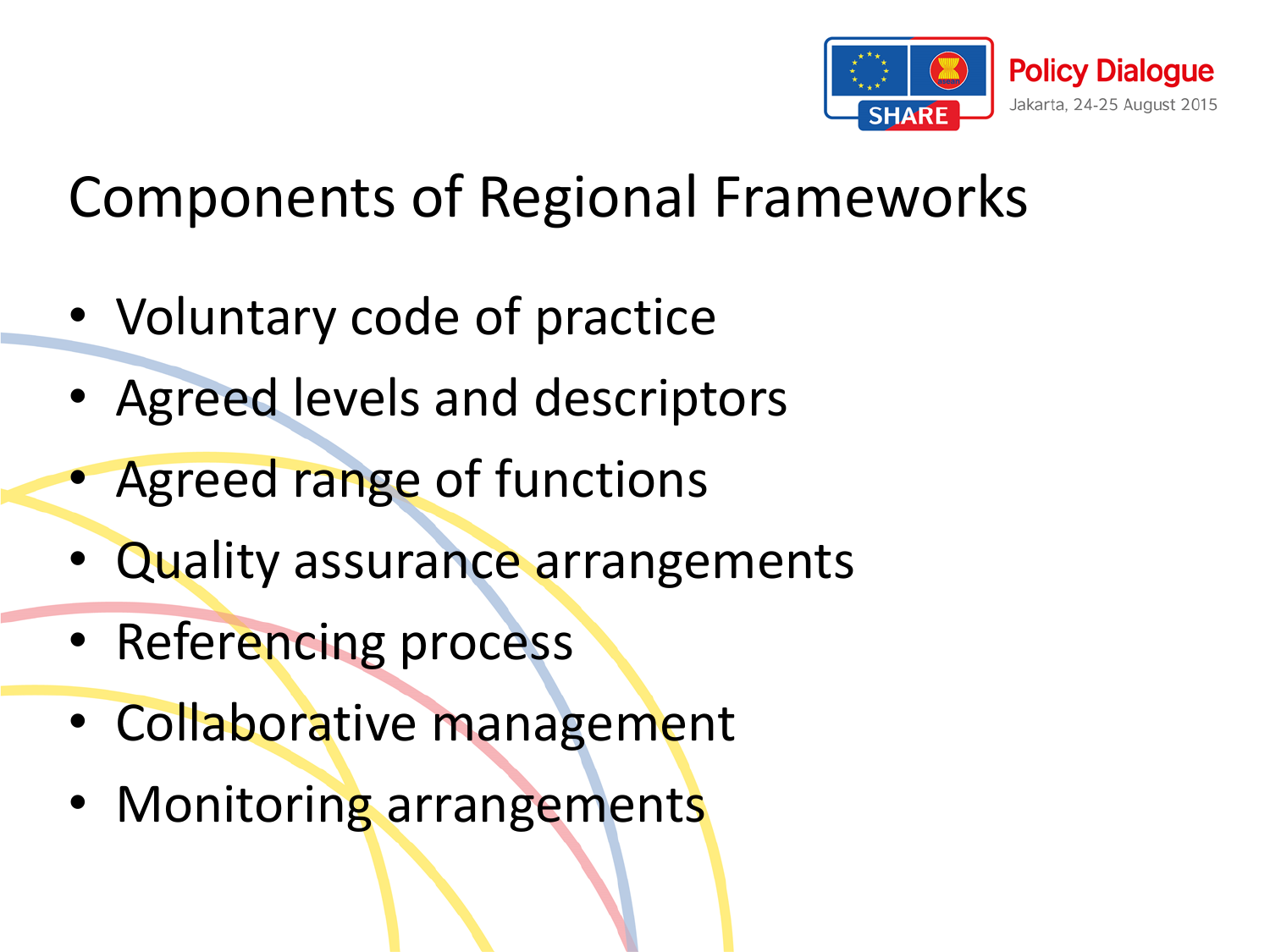### AQRF - overview



- regional common reference framework.
- is a device to enable comparisons of qualifications across ASEAN Member States (AMS)
- translation device that can broaden the understanding of national qualifications systems of AMS
- addresses all education and training sectors and the wider objective of promoting lifelong learning.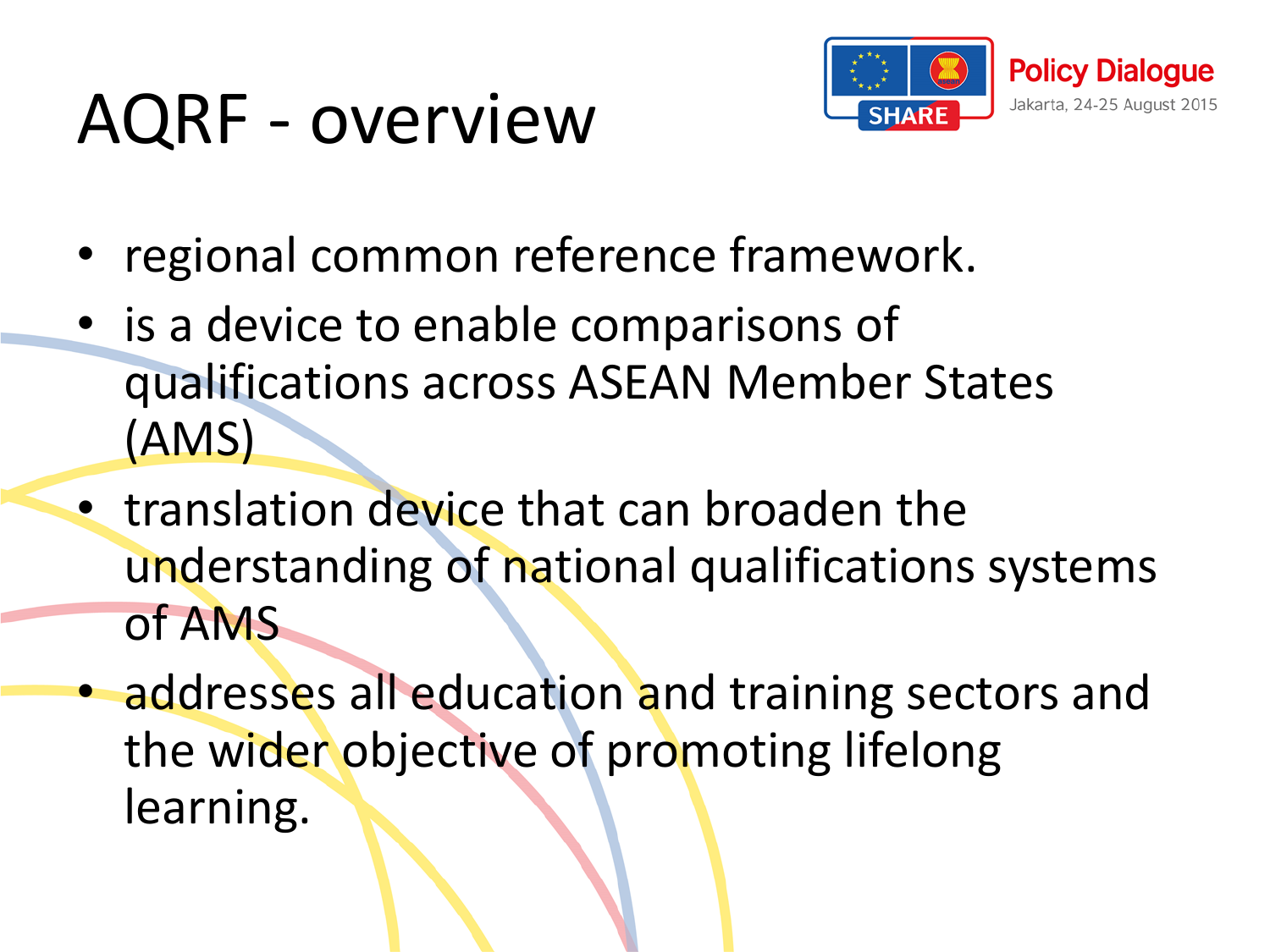### Components



- 8 levels
	- hierarchy of levels of complexity of learning which use learning outcomes as the metric for the hierarchy
	- two domains:
		- Knowledge and skills
		- Application and Responsibility.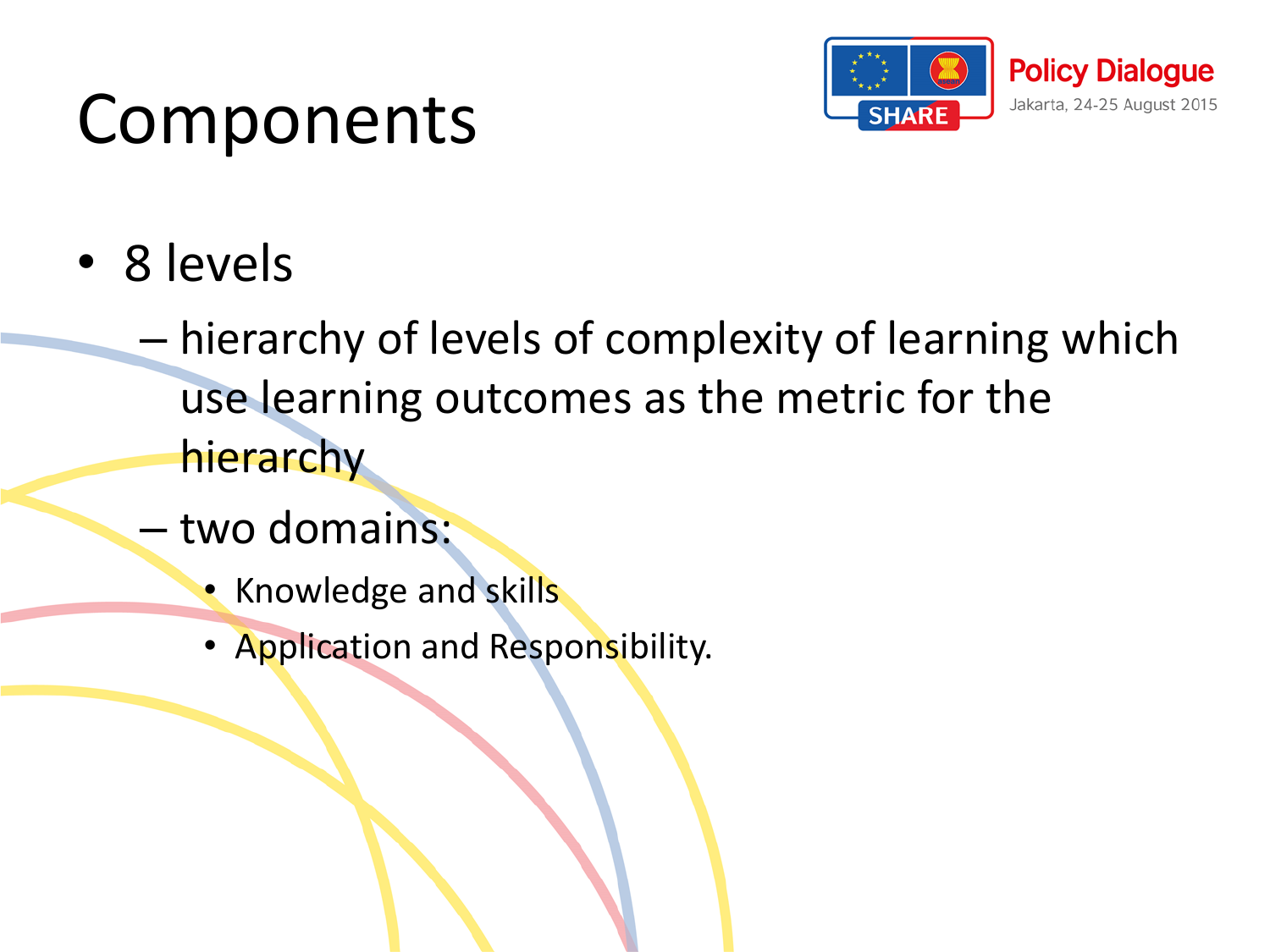# Quality assurance



- AQRF requires AMS to reference to a Quality Assurance Framework including (but limited to):
	- East Asia Summit Vocational Education and **Training Quality Assurance Framework**
	- INQAAHE Guidelines of Good Practice for Quality Assurance (International Network for Quality Assurance Agencies in Higher Education)
	- ASEAN Quality Assurance Framework for Higher Education (ASEAN Quality Assurance Network).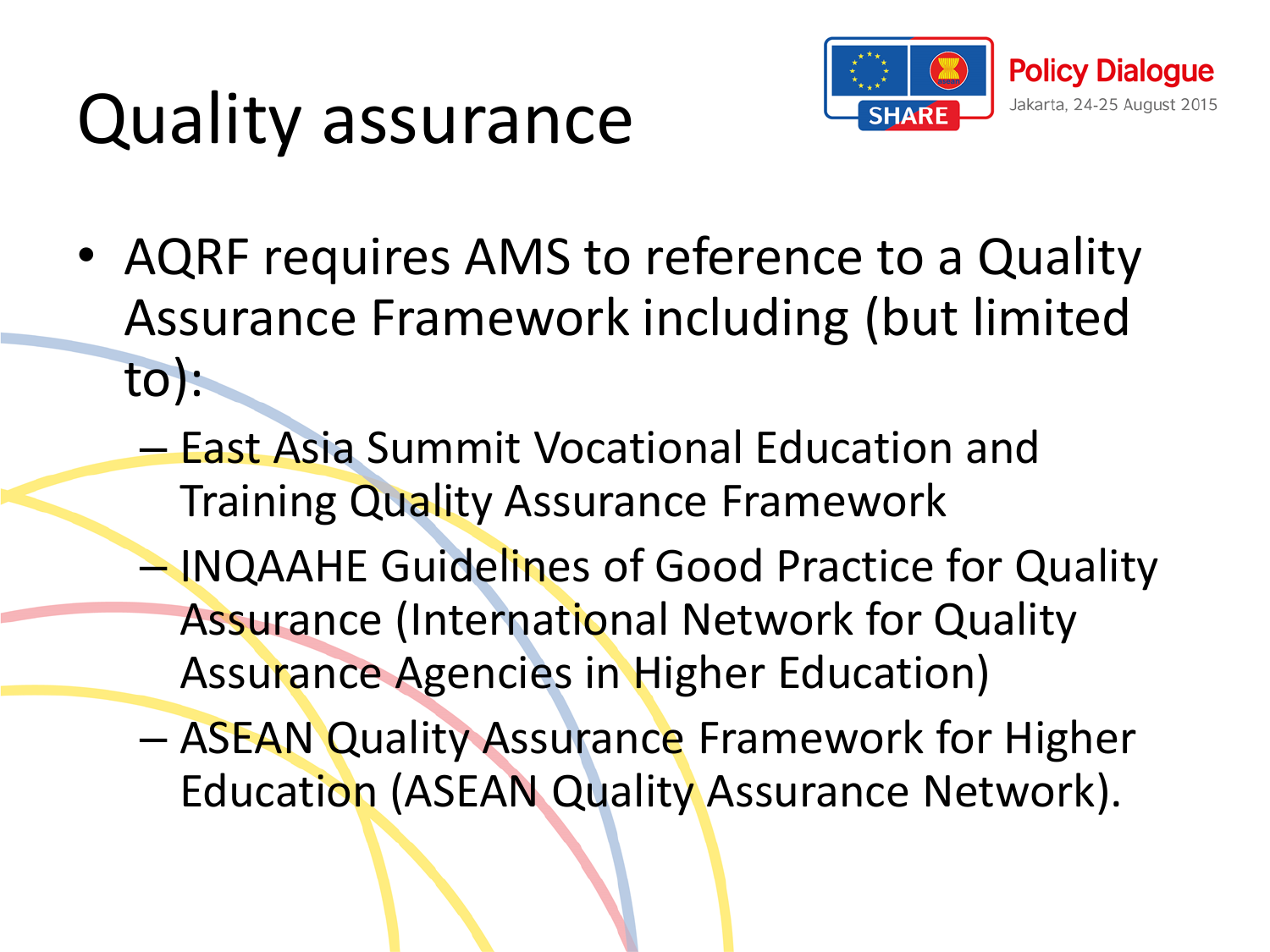# Referencing



- Is a voluntary process that results in the establishment of a relationship between the levels of the common reference framework and that of an NQF or qualification system
- Referencing criteria, which all countries must use, promotes a common referencing process.
- Only national qualifications *levels* are formally linked to the regional framework levels.
- Process includes national consultation on a proposed NQF- RQF linkage, reporting national referencing outcomes, a RQF governing committee, engaging in peer review with the committee and finally reporting a single official linkage of an National Qualifications Framework with the regional framework.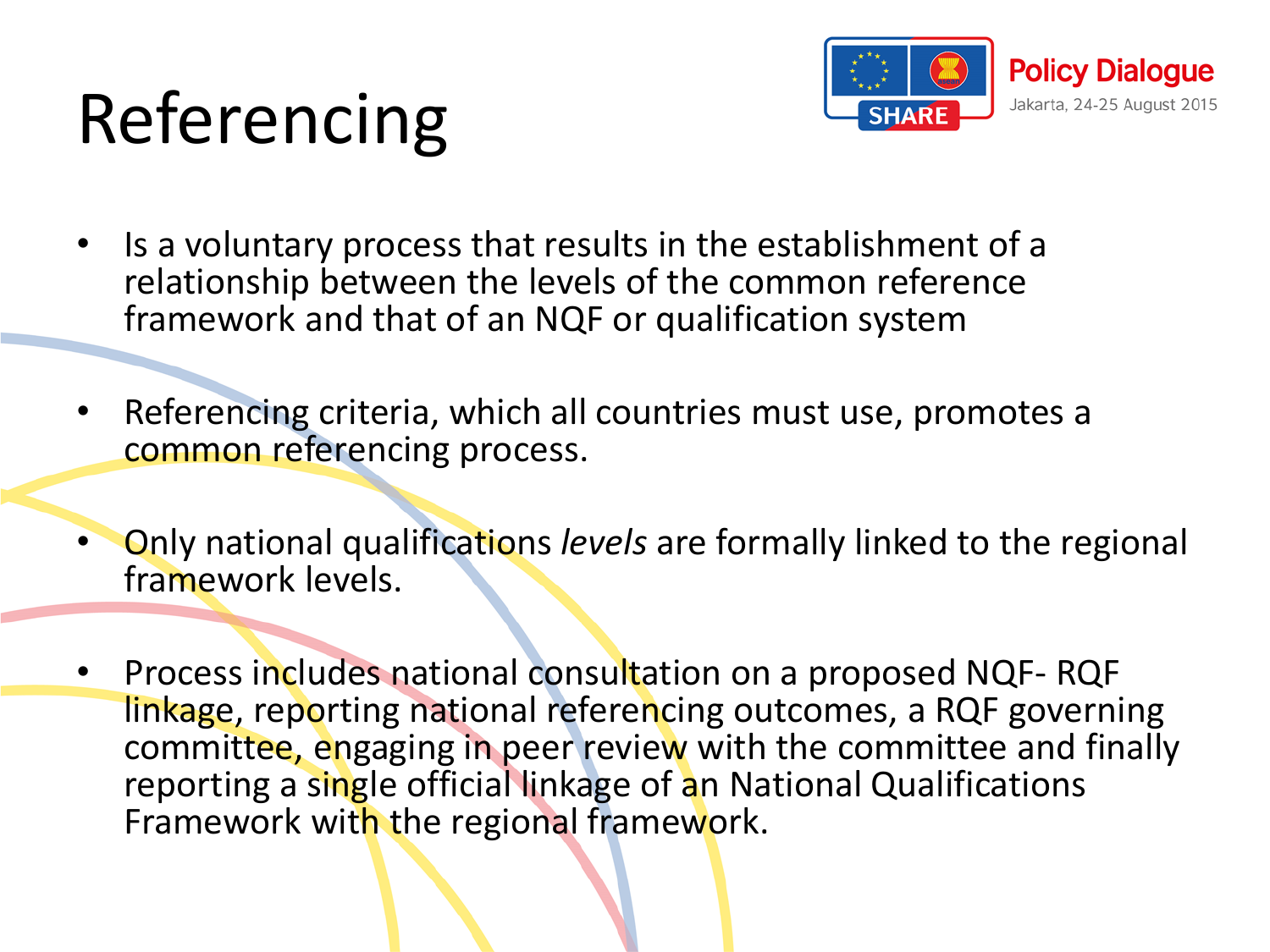### Referencing to the AQRF



- Endorsement document includes:
	- 11 criteria
	- Advice on structure of report
- Draft Guidelines have been developed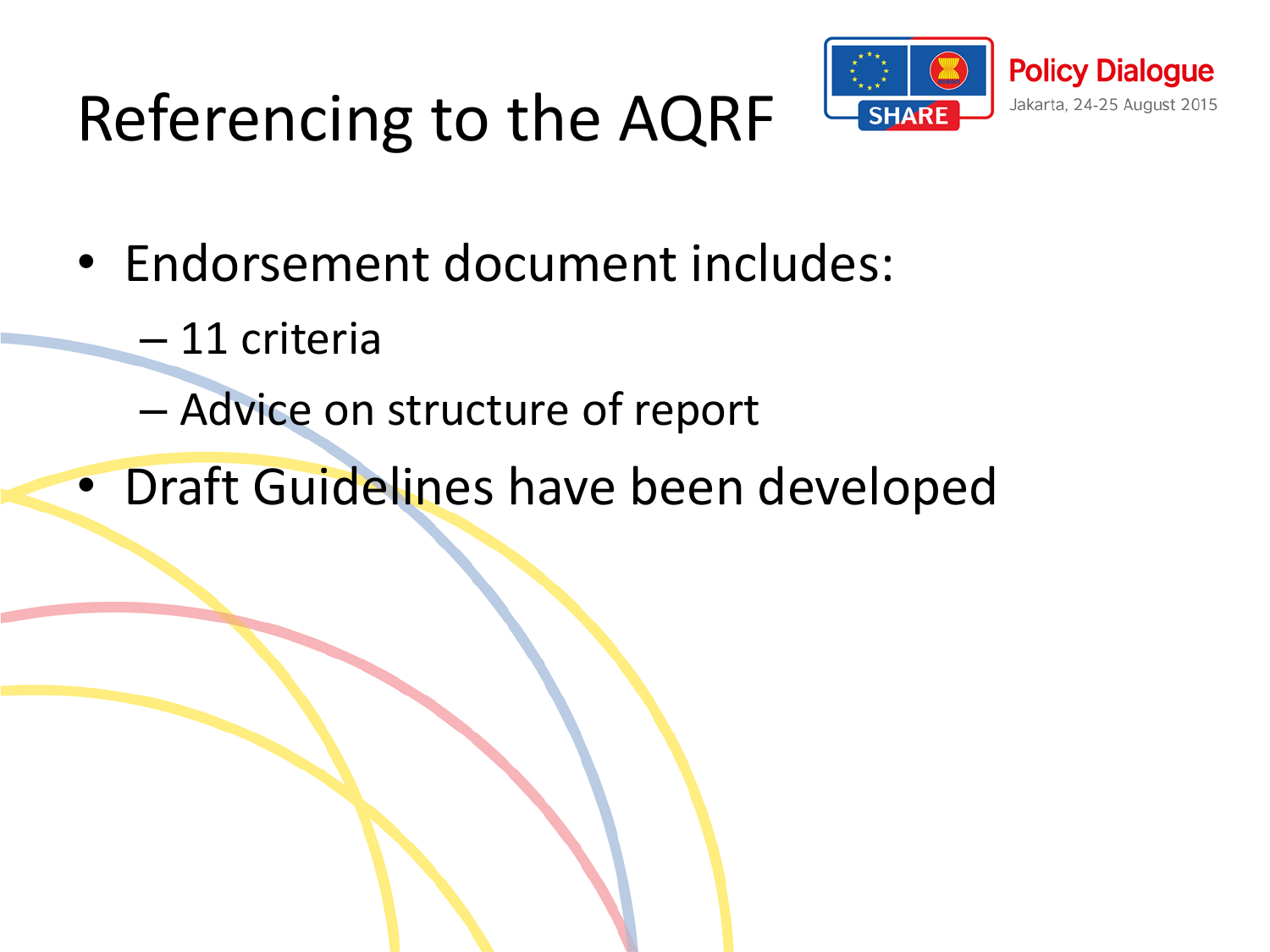## AQRF Governance



- The proposed governance arrangements are still under deliberation among the AMS, but may include:
	- Regional advisory group
	- National focal point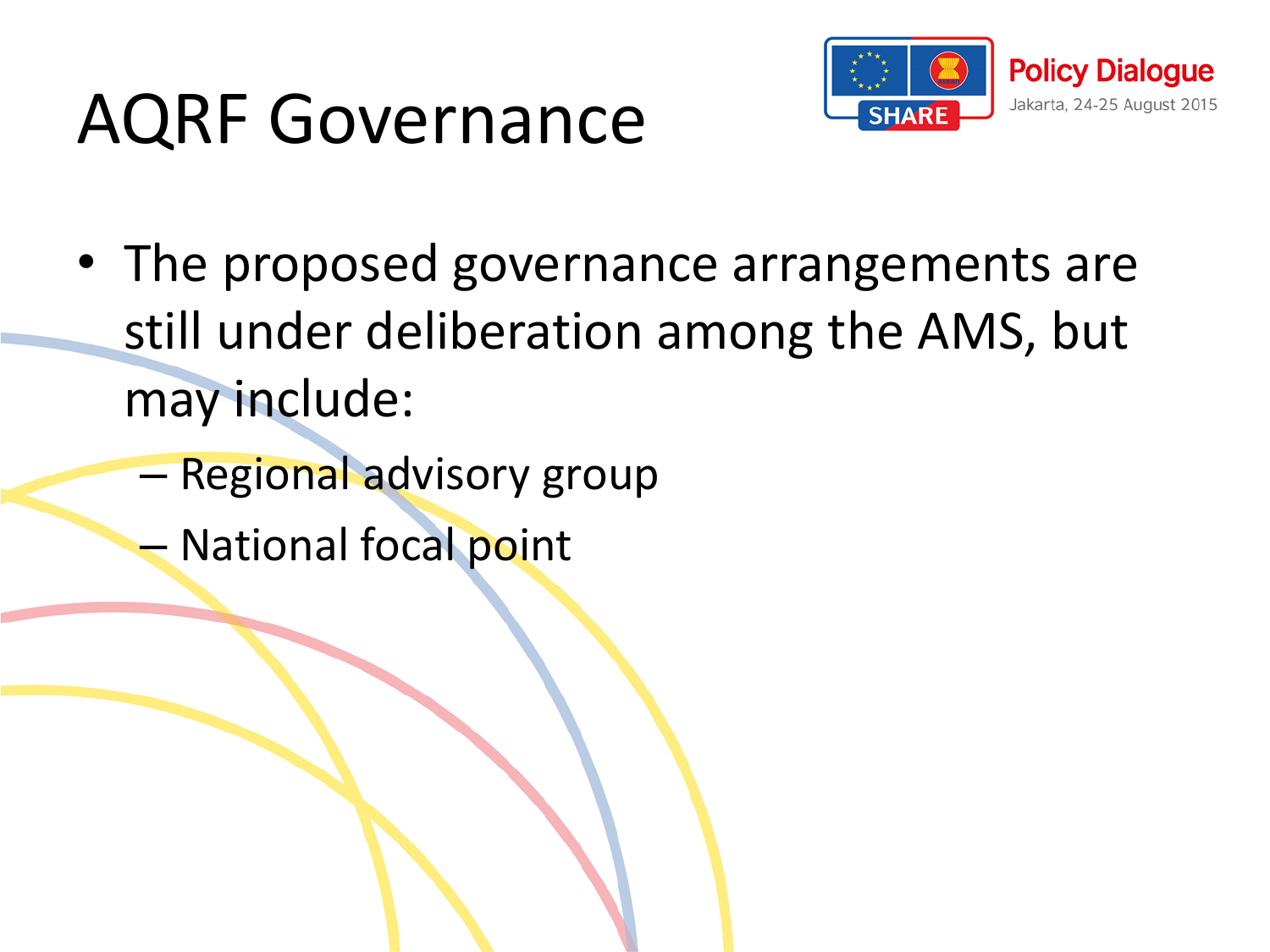# AQRF implementation



- Implementation at this stage:
	- Communication strategy not yet determined
	- No website or central point established for:
		- AQRF endorsed document
		- Concept notes
		- Guidelines
		- Referencing reports

– Monitoring arrangements are not yet determined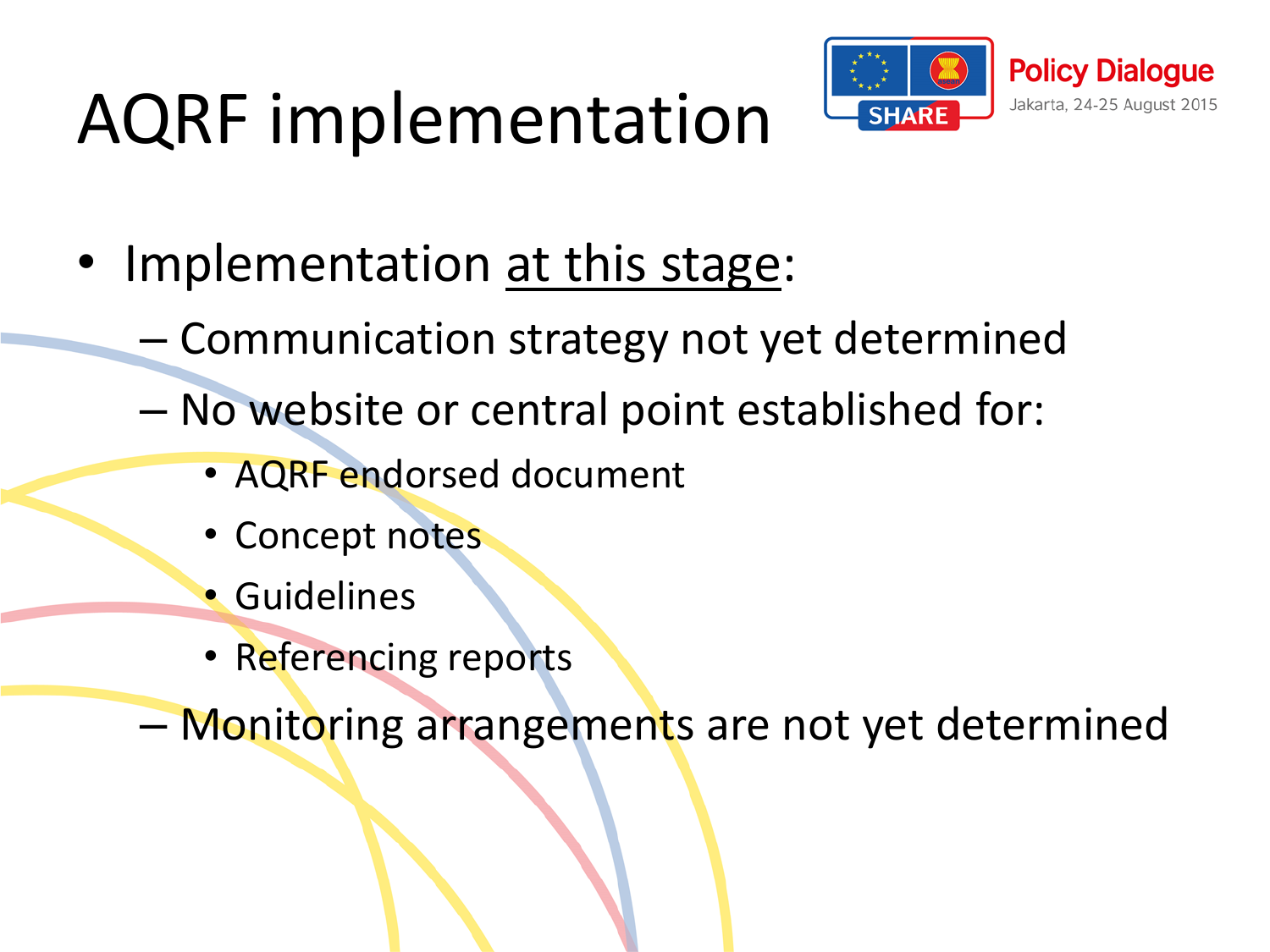# AQRF Achievements



- A concrete 8 level framework has been agreed
- ASEAN Member States have committed to using learning outcomes in the future
- ASEAN Member States have committed to validate learning achieved outside the formal education and training system
- A procedure for referencing has been agreed
- A position on quality assurance for the AQRF has been agreed